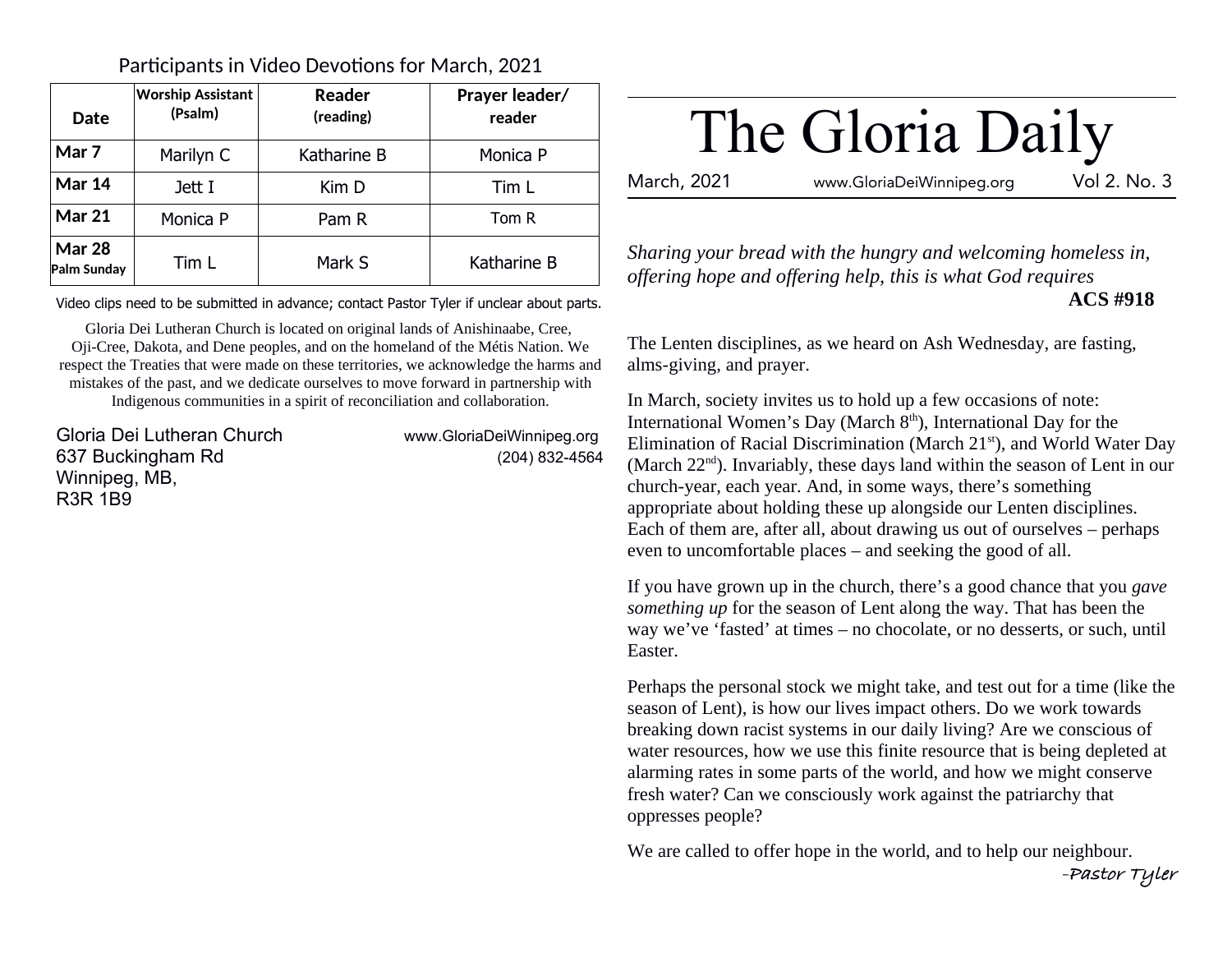#### **Wednesdays – 9:30am Virtual Coffee Hour Sundays – 9:30am Bible Study, 10am time of prayer:**

**ZOOM** 

-those who are ill -those who have experienced loss -those celebrating birthdays, and other good news

To join in these social times, follow the link provided in the e-news. Once per month, our prayer time includes online Eucharist (see calendar) – have some bread and juice ready!



### *Holy Week at Gloria Dei*

During Lent, on Wednesday mornings, we're following a brief Service of the Word at the end of our morning coffee hour on Zoom. This provides "real-time, face-to-face" gathering. For those for whom this timing doesn't work, we will have a pre-recorded service uploaded as a midweek Lenten devotion, including the beautiful Holden Evening Prayer liturgy. Look for that on our YouTube channel!

Holy Week begins with Palm Sunday/Sunday of the Passion, which is March 28<sup>th</sup>, this year. So, Maundy Thursday, Good Friday, and the Easter Vigil are the first days of April.

We will gather on Zoom on Maundy Thursday so we might break bread together, as well as have a pre-recorded devotion; Good Friday will be pre-recorded, as well. Look for those services on our YouTube channel, and keep an eye out in our e-news for notices about them!

## @GloriaDeiWinnipeg



### A BAROQUE RECITAL

Allen Harrington and Melissa Gingrich invite you to attend their online recital for saxophone and pipe organ

in Gloria Dei's sanctuary.

### Sunday, March 7th at 7pm

on Gloria Dei's YouTube channel.



Daylight savings begins on March 14<sup>th</sup>